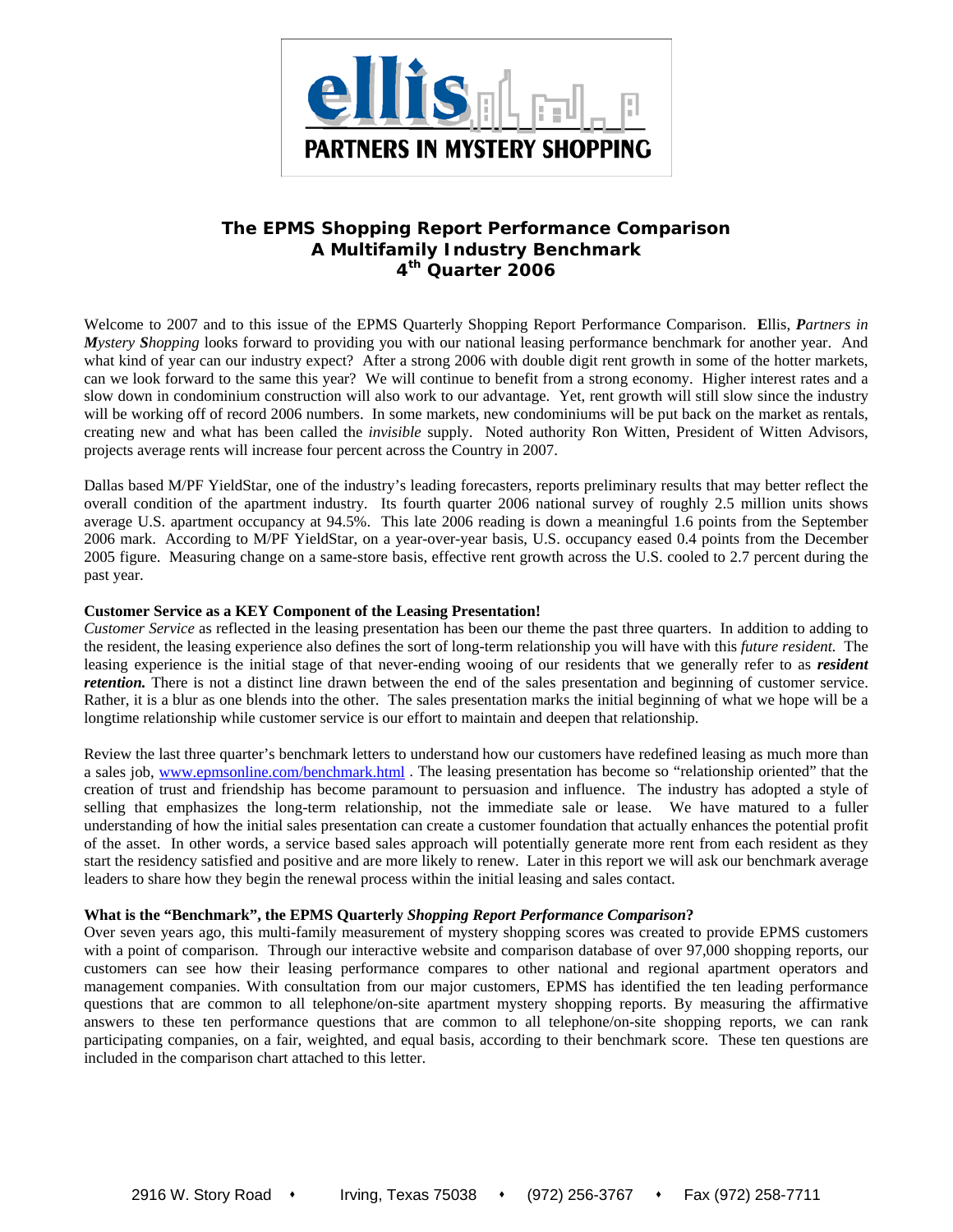# **36 Participating Companies Representing 4,441 Total Shops!**

Participation in the **EPMS Quarterly** *Shopping Report Performance Comparison* is a benefit reserved for those companies who are frequent, long-term shopping customers. A minimum of 40 shops during the quarter is required to be included. This quarter's summary participation represents a shopping report total of 4,441 evaluations. We are delighted to BH Management Services, Inc. E & S Ring Corporation, Lyon Apartment Companies, and Weidner Investment Services to this quarter's comparison.We want to identify and warmly thank all the current companies who contributed their shopping data to this quarter's *Shopping Report Performance Comparison*.

| Amli Residential                 | <b>CWS</b> Apartment Homes         | Milestone Management                |
|----------------------------------|------------------------------------|-------------------------------------|
| <b>Archstone Communities</b>     | Drucker & Falk, LLC                | <b>Pinnacle Realty Management</b>   |
| AvalonBay Communities, Inc.      | E & S Ring Corporation             | Post Properties                     |
| BH Management Services, Inc.     | <b>Equity Residential</b>          | Prometheus Real Estate Group        |
| Bozzuto & Associates             | Fogelman Management Group          | RAM Partners, LLC                   |
| <b>BRE</b> Properties            | <b>Gables Residential Services</b> | Simpson Property Group              |
| Capreit                          | Greystar Management                | Tarragon Management, Inc.           |
| Capstone Real Estate             | JPI                                | United Dominion Realty Trust (UDRT) |
| <b>Carmel Partners</b>           | <b>Legacy Partners</b>             | Village Green Companies             |
| <b>Colonial Properties Trust</b> | <b>Lincoln Property Company</b>    | <b>Waterton Property Management</b> |
| Concord Management               | Lynd Company, The                  | Weidner Investment Services         |
| CTL Management, Inc.             | <b>Lyon Apartment Communities</b>  | ZOM Residential Services, Inc.      |

## **Fourth Quarter 2006 Ties Third Highest Benchmark Record at 86.2%!**

This quarter's participating companies have tied the third highest all-time *Shopping Report Performance Comparison* record of 82.6% set in the fourth quarter, 2004. As we have pointed out in previous benchmark letters, the fourth quarter is usually a strong month in terms of leasing performance as measured by shopping scores. Add to this a record setting score for our top two performers this quarter and we end up with a very strong overall average. Below is a 7-year summary of the fourth quarter benchmark averages as well as the highest and lowest average scores of the participants. The 21.4 point gap between the top and bottom companies this quarter is slightly less than last year's 24.1 point gap. Also noteworthy, the top company in the Fourth Quarter 2006 comparison, Gables Residential, has achieved the highest average score in the history of the comparison.

| Quarter/Year                     | Overall Fourth  | Company Score – Average Ranges | <b>Total Shops</b> |       |  |
|----------------------------------|-----------------|--------------------------------|--------------------|-------|--|
|                                  | Quarter Average | High                           | Low                |       |  |
| $4th$ Quarter, 2006              | 86.2%           | 95.7%                          | 74.3%              | 4,441 |  |
| $4th$ Quarter, 2005              | 83.3%           | 93.9%                          | 69.8%              | 3,796 |  |
| $4th$ Quarter, 2004              | 86.2%           | 93.9%                          | 66.7%              | 5,448 |  |
| $4th$ Quarter, 2003              | 88.1%           | 94.4%                          | 76.3%              | 5,131 |  |
| $4th$ Quarter, 2002              | 85.0%           | 90.8%                          | 75.2%              | 2.145 |  |
| $4^{\text{tn}}$<br>Quarter, 2001 | 82.7%           | 88.9%                          | 64.7%              | 1.917 |  |
| $4^{\text{th}}$<br>Quarter, 2000 | 80.6%           | 89.2%                          | 60.0%              | 1,261 |  |

**Quarterly Trending Remains Consistent.** As indicated by the graph below, quarterly trends continue to be consistent with higher scores in the first and fourth quarters, Fall and Winter, and lower overall shopping scores during the height of the leasing season in the spring and summer quarters, the second and third quarters. We have speculated for years that this upswing in leasing performance in the Fall and Winter is the result of hungrier leasing professionals trying harder in response to less rental prospect traffic. For a detailed discussion of this dilemma and our recommendations for enhancing leasing performance in the busier Spring and Summer quarters, review the third quarter, 2006 newsletter, http://www.epmsonline.com/benchmark/benchmark3Q06.pdf.

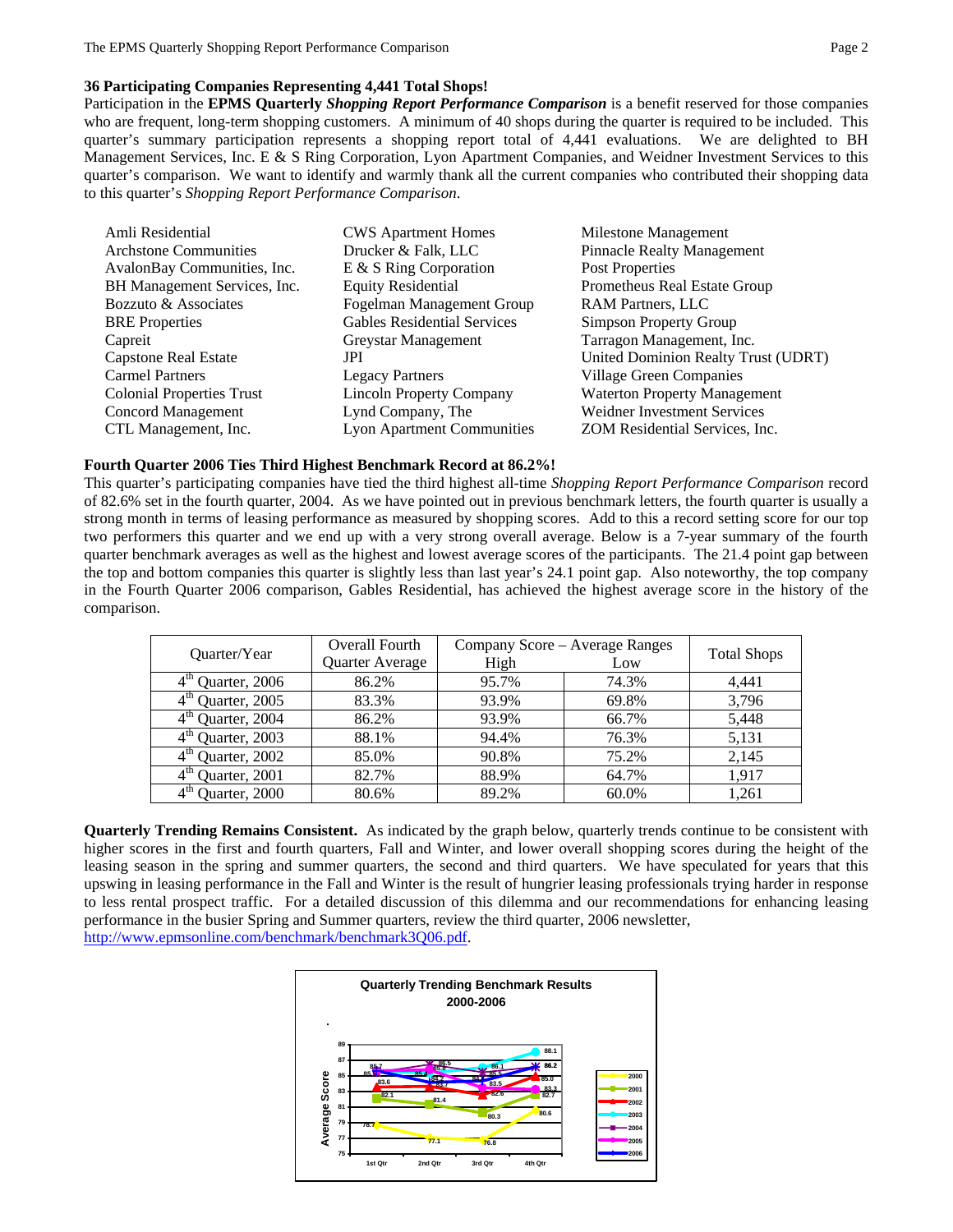**Gables Residential tops this Quarter's Benchmark - Highest Individual Company Score in History of Comparison!** 

Atlanta-based **Gables Residential** has established a new "benchmark" for the EPMS Quarterly Shopping Report Performance Comparison. Coming in first this quarter with an average shopping score of 95.71% on 133 total reports, the on-site team members at Gables surpassed by a tenth of a percent the previous record shopping score average set by JPI in the third quarter of 2005! With over 37,000 apartment homes on 142 apartment communities, Gables combines high expectations, positive reinforcement with rewards, and an excellent training program to maintain one of the apartment industry's most effective leasing forces. **Jana Muma**, Gables Residential Vice President of Training, was excited for the top ranking of the Gables Residential on-site team members and made this comment:

*"We are thrilled and extremely proud of all of our associates for this astounding achievement but at the same time, not surprised. Gables associates are a remarkable group of people with great capacity to continuously outperform. It is amazing what a unified and focused team can accomplish. I would like to personally congratulate all of our associates!!*"

Just 0.36 points behind at 95.35%, our second top performer, **Tarragon Management, Inc.**, earned marks this quarter that put them at the third highest average in the Benchmark's seven-year history. In the third position is **Legacy Partners** at 93.15%, a remarkable achievement and this company's second appearance on this top tier of the EPMS Quarterly Shopping Report Performance Comparison.

## **The Leasing Presentation as the Foundation for the Future Lease Renewal!**

Once more we ask our top three Benchmark performers to discuss how their leasing efforts are also an extension of their ongoing customer service and resident retention efforts. As we review shopping reports and observe participating companies' practices, we realize an aspect of customer service that is being included in many sales presentations is the anticipation of repeat buying or renewing of the lease. Many companies adhere to the concept that the "renewal process starts at move-in." **Denise Bailey,** Senior Vice President of Marketing and Training at Legacy Partners, says their leasing professionals take this concept a step farther. "We are thinking *renewal* in our very first contact with the rental prospect! And the key is communication, combined with an immediate accommodation of the rental prospect's needs and expectations. Whether it is responding to an Internet inquiry, answering a phone call, or greeting a visitor at the door, we demonstrate a responsive and sincere attitude that sets the stage for a long-term residency." By establishing a two-way dialog and open communication, the Legacy Partners on-site leasing professionals model the sort of positive relationship they plan to extend after this prospect moves in.

"First and foremost, we develop a relationship that is warm and inviting. Whether online, by phone, or face-to-face, the Gables Residential leasing associates will strive to connect with the prospect in a way that implants the idea of renewing from the very beginning" reports **Jana Muma**. Her company does even more to entice future renewals and long-tern residency by introducing the Gables "Great Rewards" program in the initial sales presentation. With the "Great Rewards" card, all new residents get immediate discounts to major retailers and service providers such as AMC Theaters, Linens & Things, Costco, and AirTrans. Yet, the leasing professional also explains the added bonuses as residents celebrate their first, second, and each additional anniversary at the Gables community. With a years residency a resident receives a carpet shampoo, for two years a free patio detail, for four years a full carpet replacement, and so forth. Muma continues. "By selling the Great Rewards program in our leasing presentation, we communicate our expectation that the prospect will want to renew in the future as they anticipate the benefits and rewards they receive as a Gables resident". This program also promotes brand loyalty since it is transferable to any other Gables community nationwide.

At Tarragon Management, the goal of the future renewal is reflected in the company leasing model. "The objective in leasing is not simply to gain a new resident. We want to recruit a *raving fan* who not only refers others to our communities but also has the mindset of staying longer and even renewing due to the positive leasing experience", says Tarragon Vice President of Education, **Wendy Muse**. An award winning leasing presentation is service oriented first and sales focused second. "Of course we want to offer an aggressive and persuasive sales presentation that maximizes our closing ratios. Yet, we must think long-term even in this first contact with the *future resident*." Says Muse, "We want to create the sort of experience that will not only get them into an apartment now but will also make the prospect think they are making a really good long-term decision."

## **Follow Up by On-site Professionals!**

We periodically track the percentage of leasing professionals who follow up on their rental prospects by telephone, US Mail, and email. It is interesting that the follow up percentages have remained fairly consistent through the years until this year. In 2006, the percentage that followed up with their rental prospect actually declined. Even though our industry continues top be more sophisticated, the numbers do not seem to improve.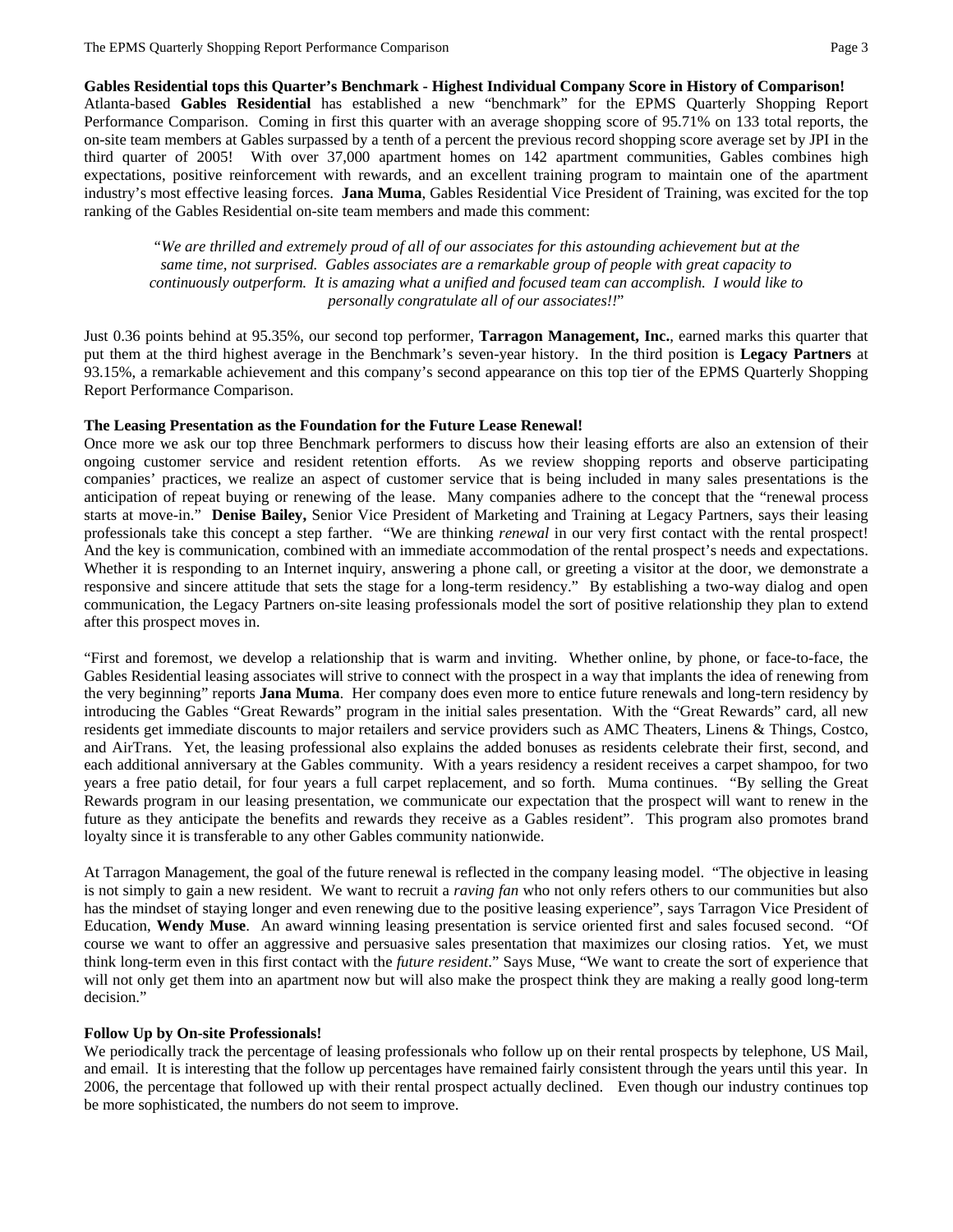The chart below shows the number of follow up attempts by category: mail, phone, and email. Out of a total of 32,113 shops, we recorded 8,795 individuals who followed up in some manner. Note that some leasing professionals used more than one method to follow up with their prospect so the total follow up count is slightly higher than the actual number of prospects. Factoring out the multiple follow up attempts on the same prospect, the leasing professional followed up with the shopper 27.4% of the time.

|                          | % of Follow Up                 |
|--------------------------|--------------------------------|
| One Form of Follow Up    | 27.4%                          |
| Two Forms of Follow Up   | 16.3%                          |
| Three Forms of Follow Up | 3.9%                           |
| No Follow Up             | 85.9%                          |
|                          | Based on 32, 113 shops in 2006 |

Despite more and more of our leasing prospects choosing the internet to make the initial contact with our communities, follow up by email remains dismally low. Only 10% of follow up was done online. This is perhaps the most efficient and effective forms of communication with the prospect, especially the internet prospect. Follow up with a thank you note by US Mail was in second place at 25% just behind the 36% of the on-site professionals who used the phone to keep in touch with their prospect.



**And it all starts with TRAINING!** Top performing companies integrate sales and service in every prospect/customer encounter by design through their training efforts. It is never an accident that these two disciplines co-exist in harmony and purpose. We have found that in every case, the formal and informal training received by the on-site team members is the driver of their successful implementation. Therefore, we will embark upon an "educational journey" in 2007 as we review the training concepts and methods of companies participating in the **EPMS Quarterly** *Shopping Report Performance Comparison.* Starting next quarter, we will take a look at the impact an effective training program, large or small, in-house or outsourced, classroom or online, will have on leasing.

We look forward to providing you with new services and informative surveys in 2007, as **E**llis Property Management Services remains your *Partners in Mystery Shopping.* **Ellis** is the name that is synonymous with the finest mystery shopping in the apartment industry. We also are your resource for an array of leasing and training related benefits that will be featured on our new website sometime in February.

It is a delight to partner with you. We wish you an OUTSTANDING New Year!

Sincerely,

*Joanna Ellis* 

Joanna Ellis, CAPS President jellis@epmsonline.com

Enclosure